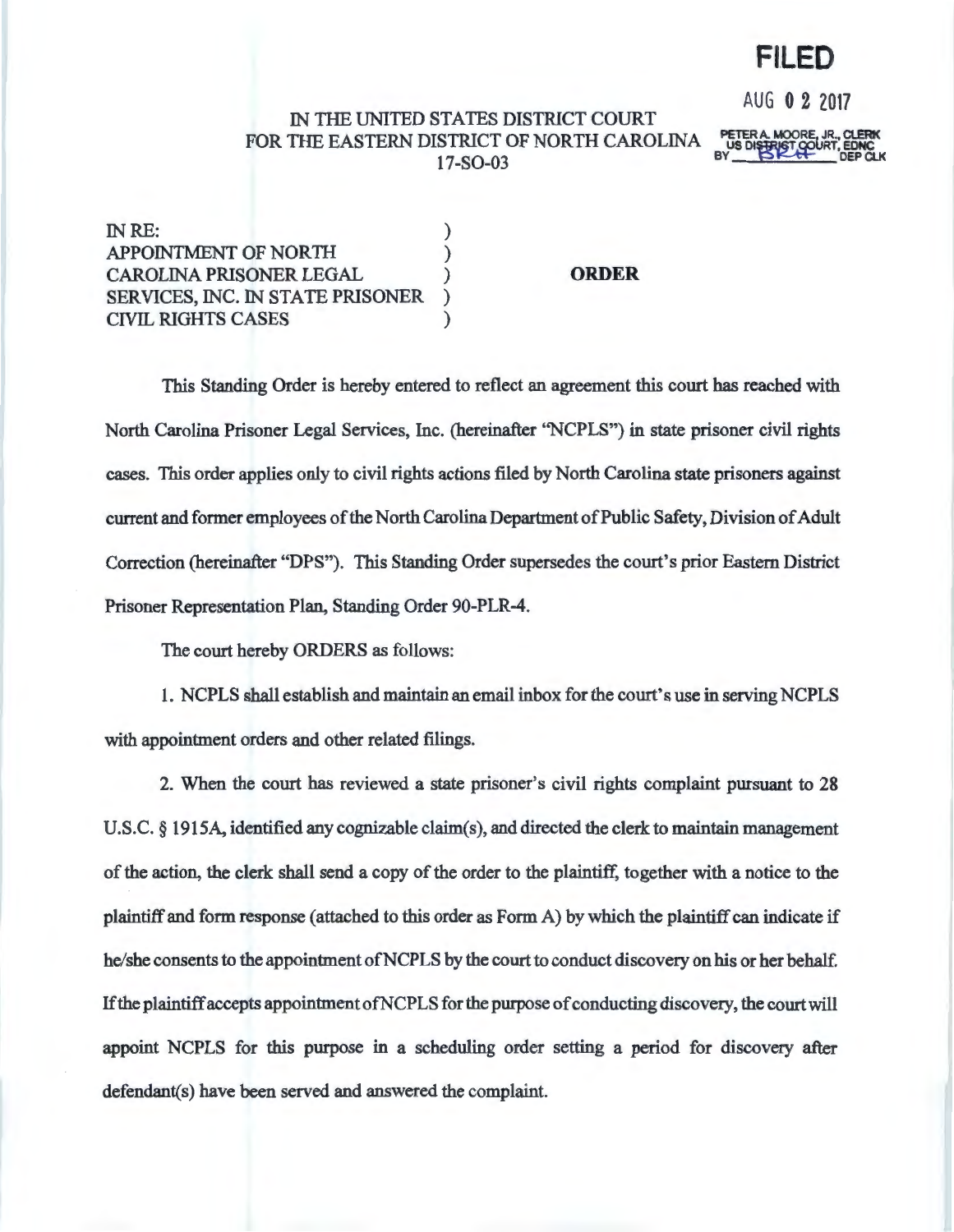3. Upon appointment by the court, and within 60 days of entry of the discovery order, NCPLS will serve discovery requests on counsel for defendant(s). Documents and materials covered by these provisions may appropriately include but are not limited to Grievance Forms, Use-of-Force Reports, Incident Reports, Disciplinary Reports, and inmate medical records, video footage of any alleged incident of excessive use of force and photographs of any injuries incurred in the use of force, complete PREA reports if the complaint alleges sexual assault, and personnel records including records of pre-disciplinary conferences, letters of reprimand, and unsatisfactory TAP entries, where those records describe disciplinary action taken against the named defendants related to the allegations in the prisoner's complaint.

4. If defense counsel believes that any documents or material are responsive to NCPLS's discovery requests but contain confidential information which would not be appropriate to divulge to the inmate-plaintiff, counsel may move the court for a protective order. During the discovery period, all contact seeking the above documents or all other information from DPS employees shall be made to the Correction Section of the Attorney General's Office.

5. Upon conclusion of the discovery period, NCPLS will file with the court a Response to Discovery Order (attached to this order as Form B). The Response will indicate a) that NCPLS will provide representation; b) that in the opinion of the NCPLS attorney, appointment of counsel is not necessary; c) the plaintiff has declined any further assistance by NCPLS; or d) that in the opinion of the NCPLS attorney reviewing the case, the plaintiff's case is meritorious, but NCPLS lacks adequate resources to provide representation.

6. IfNCPLS provides representation to the plaintiff, NCPLS may request that the court order an additional discovery period that will include time for depositions of parties and witnesses and designations of expert witnesses prior to the deadline for dispositive motions.

2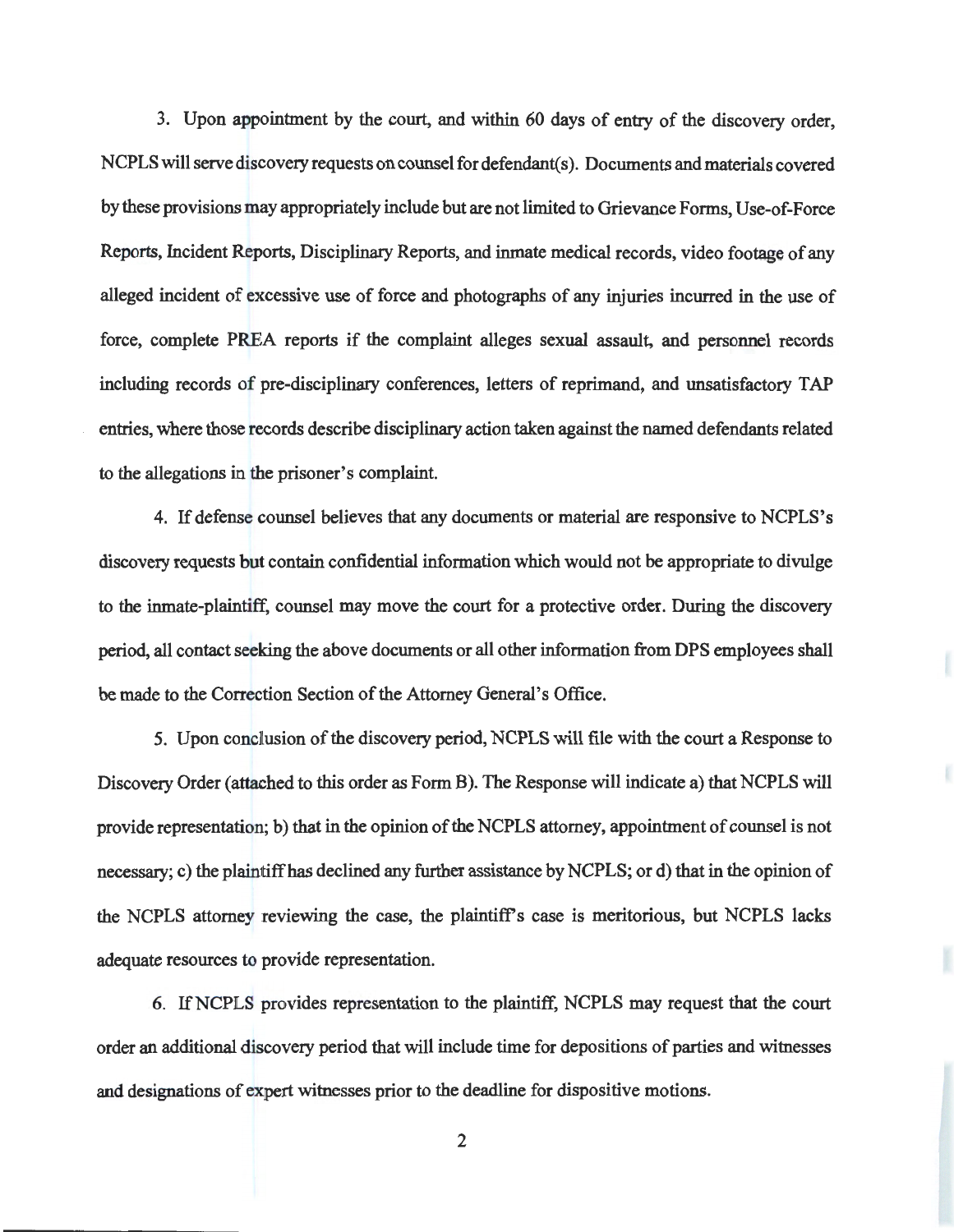7. If NCPLS declines representation or the plaintiff rejects NCPLS's further representation following the period of discovery, NCPLS will provide the plaintiff with a packet of discovery materials to assist the plaintiff in either filing or responding to any dispositive motion. The packet will not include any documents or material subject to a protective order, and NCPLS will return any such documents or material to defense counsel at the conclusion of discovery.

8. In its discretion, the court may appoint NCPLS for limited purposes in other phases of a state prisoner's civil rights case, including: filing a response to a dispositive motion, representing the plaintiff in a court-hosted settlement conference, representing the plaintiff in a trial or other hearing, and executing on a judgment.

SO ORDERED. This 2 day of August 2017.

**Chief United States District Judge**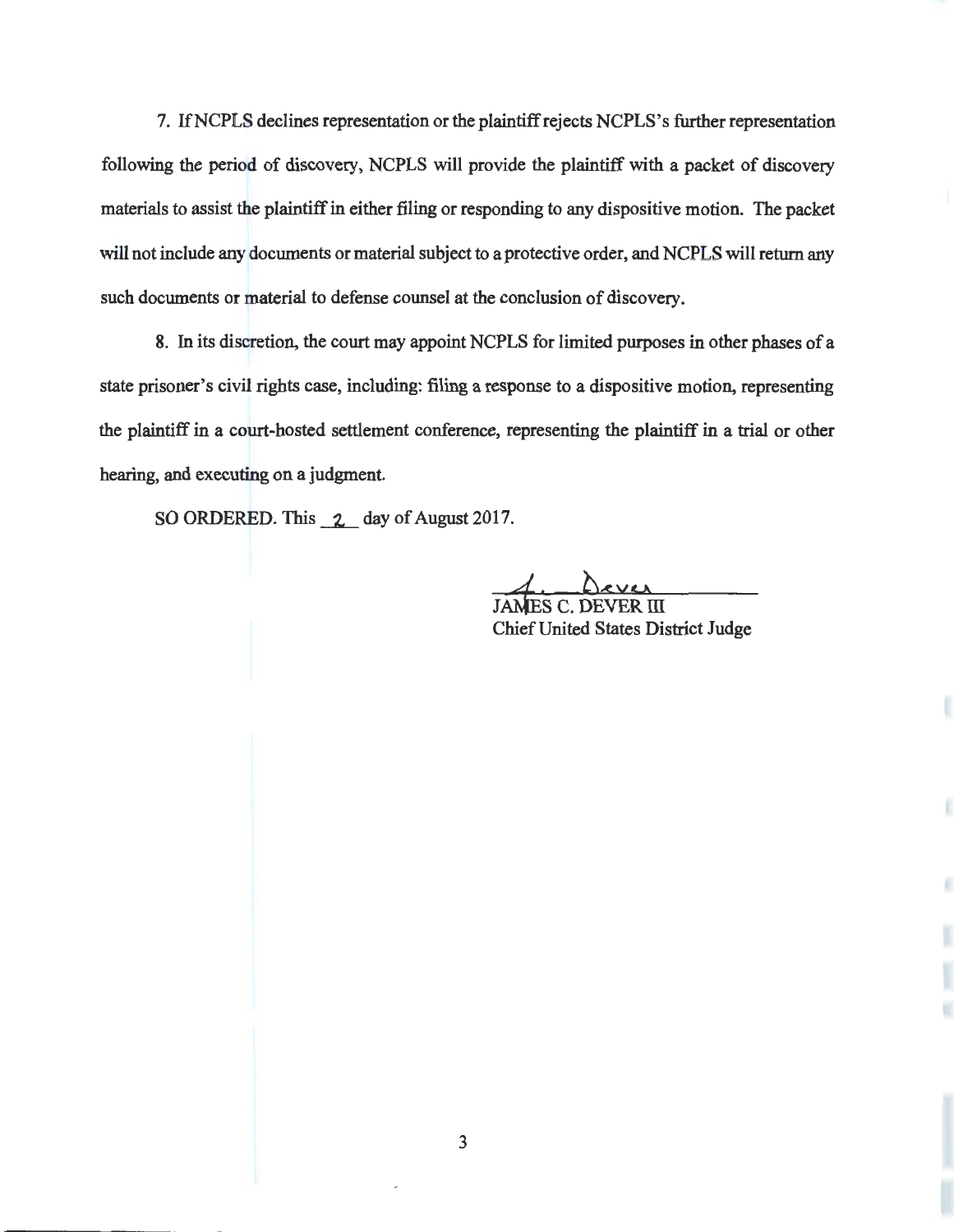### **FORMA**

IN THE UNITED STATES DISTRICT COURT FOR THE EASTERN DISTRICT OF NORTH CAROLINA WESTERN DIVISION NO. 5:**+-CT-+** 

| ♦, |                          |  |
|----|--------------------------|--|
|    |                          |  |
|    | Plaintiff,               |  |
| V. |                          |  |
|    |                          |  |
| ♦, |                          |  |
|    |                          |  |
|    | Defendant <sup>+</sup> . |  |

#### ) **NOTICE TO PLAINTIFF**

The court has directed the clerk to maintain management of this action, and the defendant(s) is/are in the process ofbeing served with the complaint. You are hereby notified that North Carolina Prisoner Legal Services, Inc. ("NCPLS")<sup>1</sup> is available to assist you in conducting discovery if ordered to do so by the court at the appropriate time. If you accept NCPLS's assistance, NCPLS will serve discovery requests on defendant(s) on your behalf, collect the discovery responses, and provide you with a set of materials pertaining to your case. Additionally, NCPLS will report to the court whether it is willing to represent you in this action beyond the discovery period.

You are not required to accept any assistance by NCPLS, and you can decide now that you do not want NCPLS to conduct discovery on your behalf or to represent you. However, there is no general right to court-appointed counsel in civil cases, and counsel is only appointed in exceptional cases.

<sup>1</sup> NCPLS is a non-profit legal services firm, contracted with the Office of Indigent Defense Services (IDS) to assist it in providing inmates who are in the custody of the North Carolina Department of Public Safety, Division of Adult Correction with their constitutional right of meaningful access to the courts.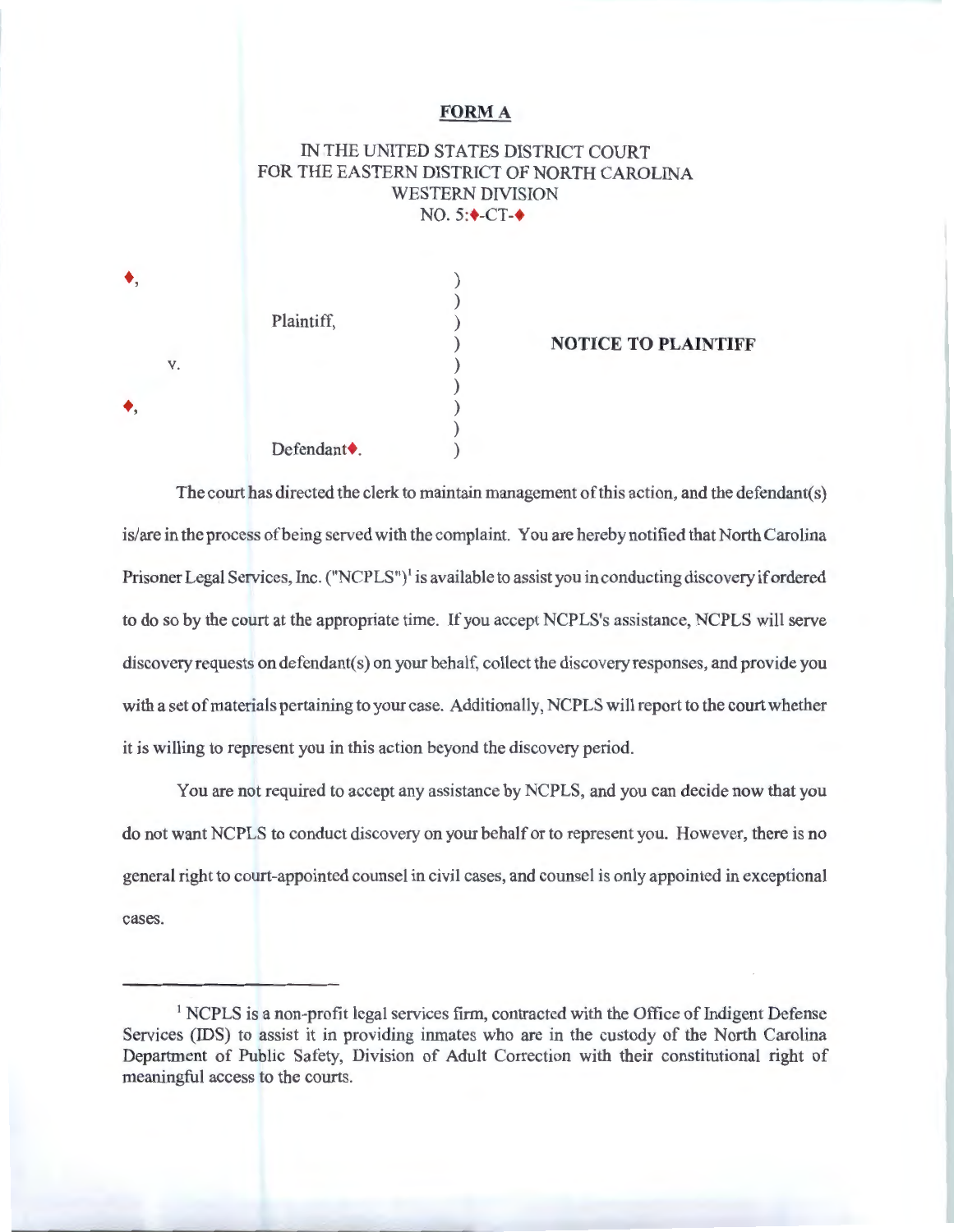### **FORMA**

Please fill out the enclosed form indicating whether you want NCPLS to assist you in

conducting discovery, and return it to:

Clerk, United States District Court Post Office Box 25670 Raleigh, North Carolina 27611

You should sign, date, and return this form within twenty-one (21) days. Your failure to return this

form by that deadline may be construed as a rejection of NCPLS's assistance, and the court may not

order NCPLS to conduct discovery on your behalf.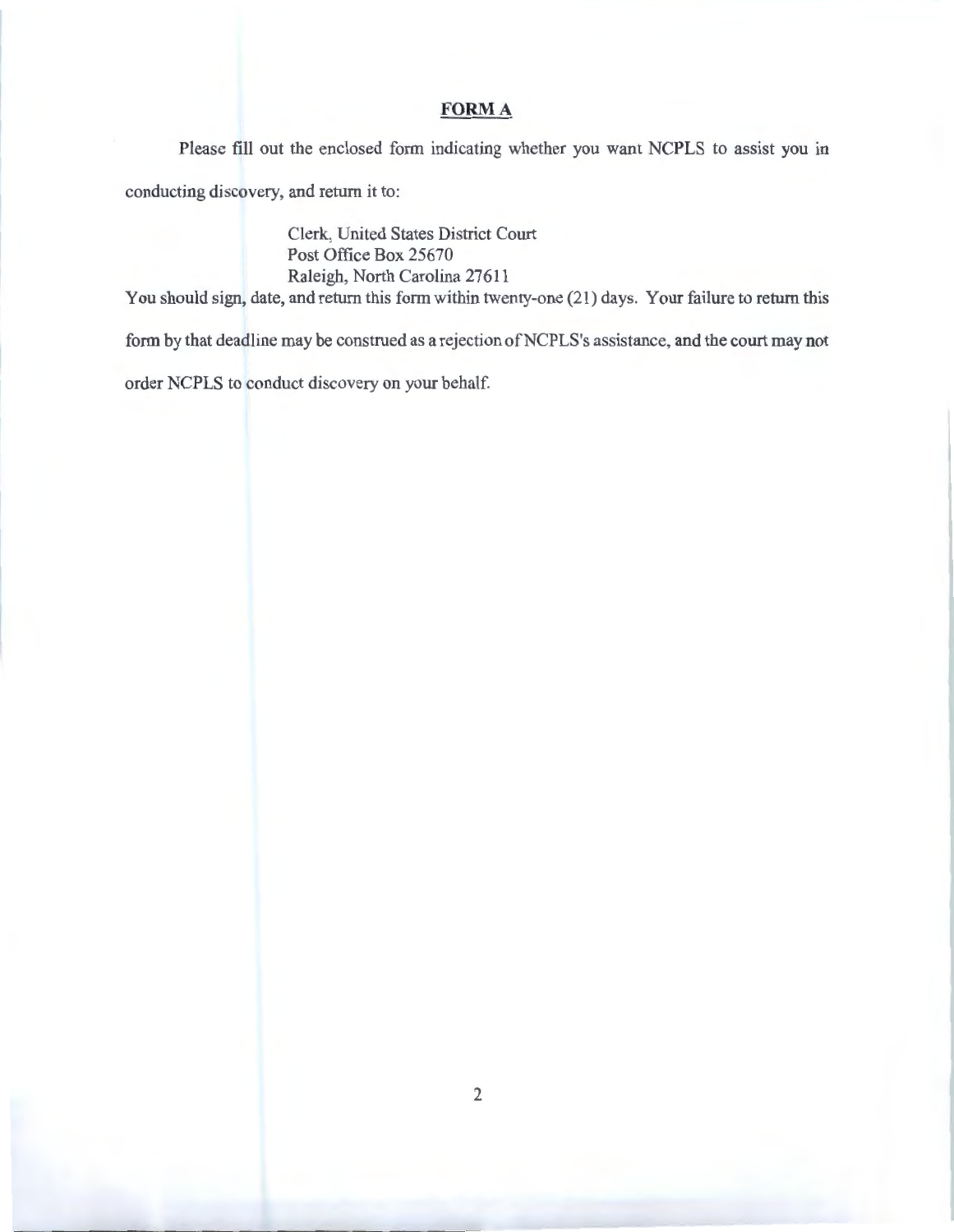#### **FORMA**

IN THE UNITED STATES DISTRICT COURT FOR THE EASTERN DISTRICT OF NORTH CAROLINA WESTERN DIVISION NO. 5:**↓**-CT-◆ ) ) Plaintiff, (a) ) **PLAINTIFF'S RESPONSE TO NOTICE**  ) ) ) ) Defendant  $\bullet$ .

I have read the "Notice to Plaintiff" informing me of NCPLS's availability to assist me in conducting discovery if ordered to do so by the court at the appropriate time. I understand that ifl accept NCPLS's assistance, NCPLS will serve discovery requests on defendant(s) on my behalf, collect the discovery responses, provide me with a set of materials pertaining to my case, and report to the court whether it is willing to represent me in this action beyond the discovery period. I further understand that there is no general right to court-appointed counsel in civil cases, and it is highly unlikely that the court will appoint other counsel for me.

Accordingly, I hereby

ACCEPT the assistance of NCPLS during the discovery period and agree to allow NCPLS to conduct discovery on my behalf if ordered to do so by the court.

REJECT the assistance of NCPLS, including any legal representation in my case.

+,

+,

v.

Date Plaintiff's Signature

Plaintiffs Printed Name

3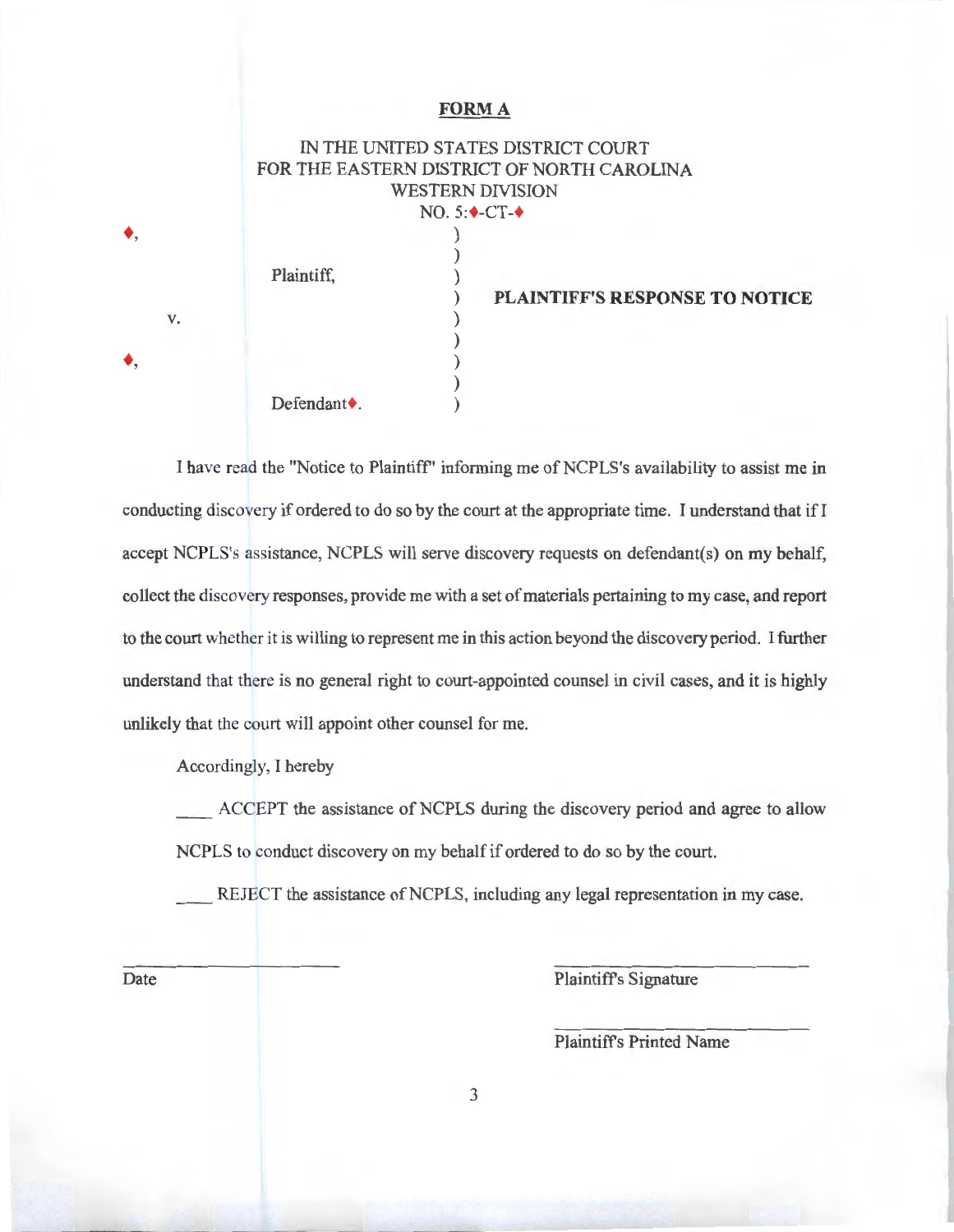### **FORM B**

## IN THE UNITED STATES DISTRICT COURT FOR THE EASTERN DISTRICT OF NORTH CAROLINA WESTERN DIVISION NO.  $5:\leftarrow$ -CT- $\leftarrow$

|    | Plaintiff,               |  |
|----|--------------------------|--|
| V. |                          |  |
|    |                          |  |
|    | Defendant <sup>+</sup> . |  |

+,

+,

### ) **NCPLS RESPONSE TO**  ) **DISCOVERY ORDER**

In response to the court's order and pursuant to Standing Order 17-SO-XX, I have assisted the plaintiff with conducting discovery in this case. As a result of my review of the discovery:

- \_a) North Carolina Prisoner Legal Services, Inc. ("NCPLS") will provide representation to plaintiff in this action.
- \_b) In the opinion of NCPLS, appointment of counsel is not required in this action. NCPLS has provided advice and assistance to the plaintiff.
- $c)$ The plaintiff has declined any further assistance by NCPLS following the discovery period.
- $(d)$ In the opinion of the NCPLS attorney, the plaintiffs case is meritorious, but NCPLS lacks adequate resources to provide representation.

Staff Attorney North Carolina Prisoner Legal Services, Inc. Post Office Box 25397 Raleigh, North Carolina 27611 (919) 856-2211